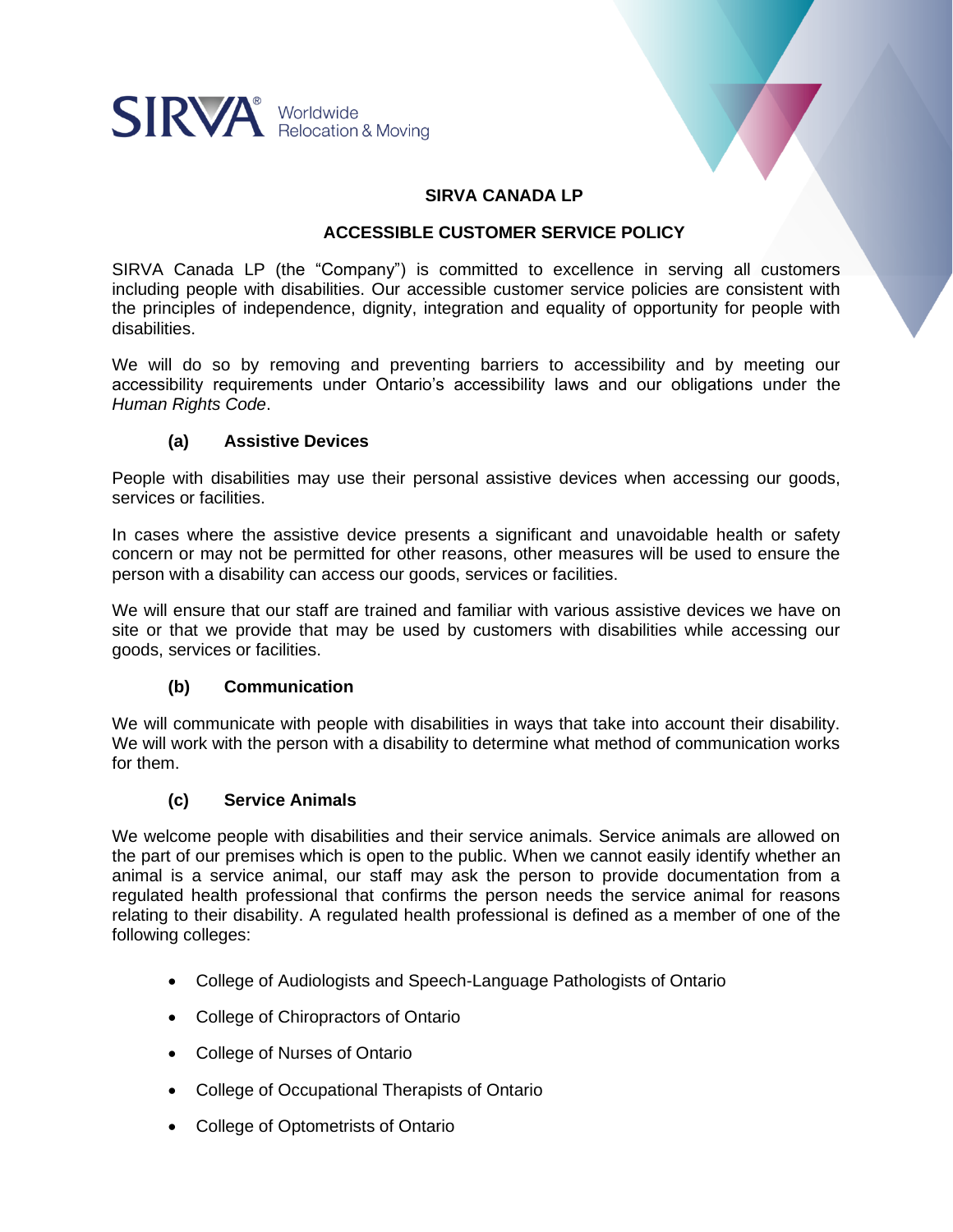- College of Physicians and Surgeons of Ontario
- College of Physiotherapists of Ontario
- College of Psychologists of Ontario
- College of Registered Psychotherapists and Registered Mental Health Therapists of Ontario

If service animals are prohibited by another law, we will ensure the customer with disabilities can access our goods, services or facilities by explaining why the animal is excluded and discussing with the customer another way of providing goods, services or facilities.

A person with a disability who is accompanied by a support person will be allowed to have that person accompany them on our premises.

In certain cases, we might require a person with a disability to be accompanied by a support person for the health or safety reasons of the person with a disability or others on the premises.

# **(d) Notice of Temporary Disruption**

In the event of a planned or unexpected disruption to services or facilities for customers with disabilities, we will notify customers promptly. This clearly posted notice will include information about the reason for the disruption, its anticipated length of time, and a description of alternative facilities or services, if available.

Services and facilities include:

2800 Skymark Avenue, Suite 307 Mississauga, ON L4W 5A6

The notice will be made publicly available as follows:

- on the SIRVA website<https://www.sirva.com/>
- in the SIRVA Canada, LP Toronto office at 2800 Skymark Avenue, Suite 307 Mississauga, ON L4W 5A6

# **(e) Training**

The Company will provide accessible customer service training to all employees and volunteers, any person involved in developing our policies and any person who provides goods, services or facilities to customers to the Company's behalf.

The training will encompass:

- the purpose of the *Accessibility for Ontarians with Disabilities Act, 2005* and the requirements of the customer service standard;
- the Company's policies related to the customer service standard;
- how to interact and communicate with people with various types of disabilities;